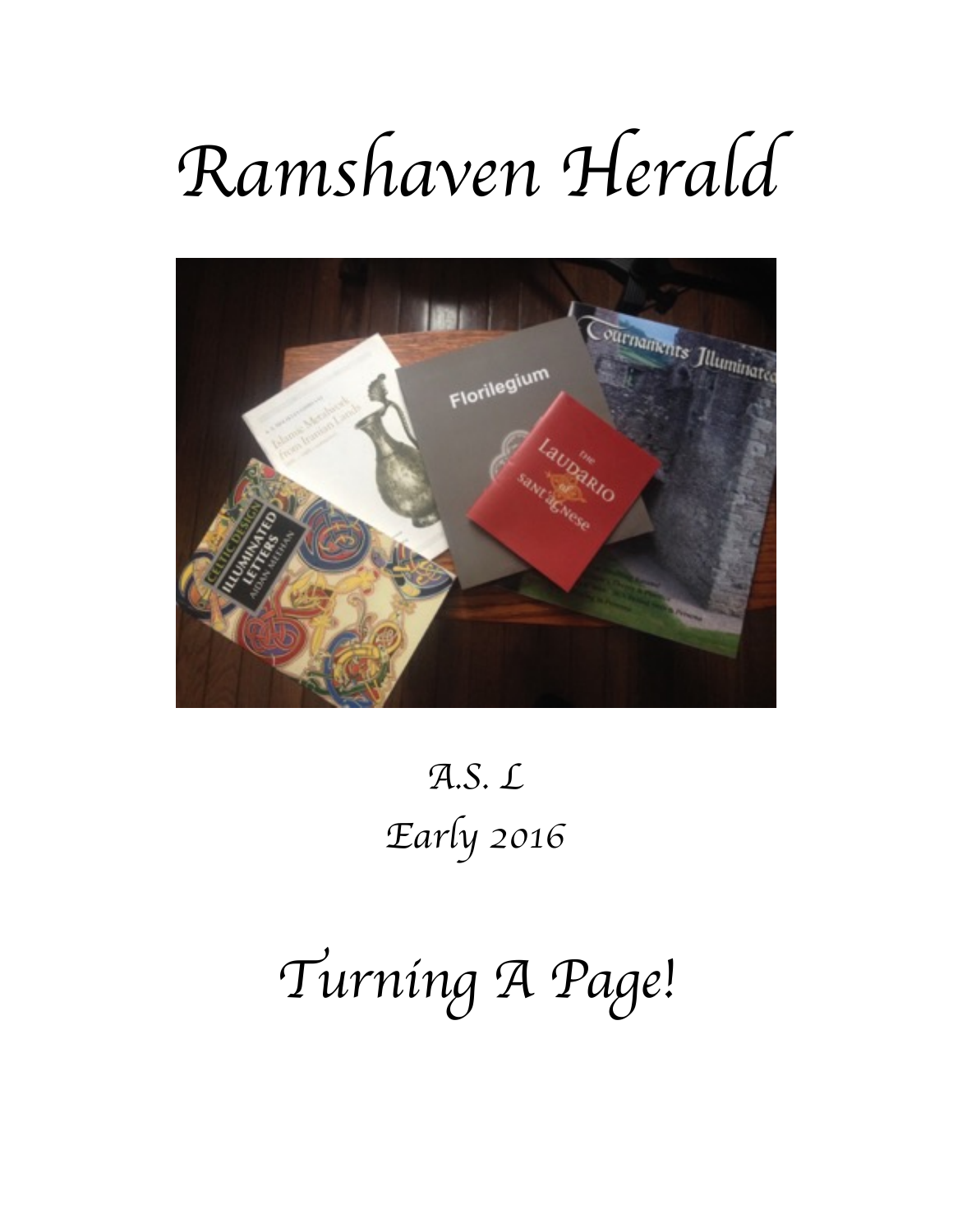### Turning A Page

What better thing to do on a snowy day, than to watch the snow drift down while enjoying our indoor spaces with some reading or a crossword, with family, with playing some games, or simply with some recuperation time from the holiday season?

You, my readers, have provided me much by way of confidence and faith, allowing me to produce what I hope is a finestanding publication for your reading pleasure. The articles, pictures, resources and comments that have been provided over time make creating the Ramshaven Herald an honour and a pleasure.

I would now like to ask for a Deputy Chronicler, as an expanded team brings new ideas, richer articles, and fun for all!

The coming year, I hope, will continue to bring hope and happiness, and, of course, more projects to discover, or discover need finishing. Take, for example, the Canton of Bryniau Tywynnog's banner project - we still have a couple of banners to make! I'll just put the draft drawings here... As we turn the page on 2015, and look to





2016, I look forward to continued service.

I also hope you like the crossword! Multiword answers have spaces

Adnar Dionadair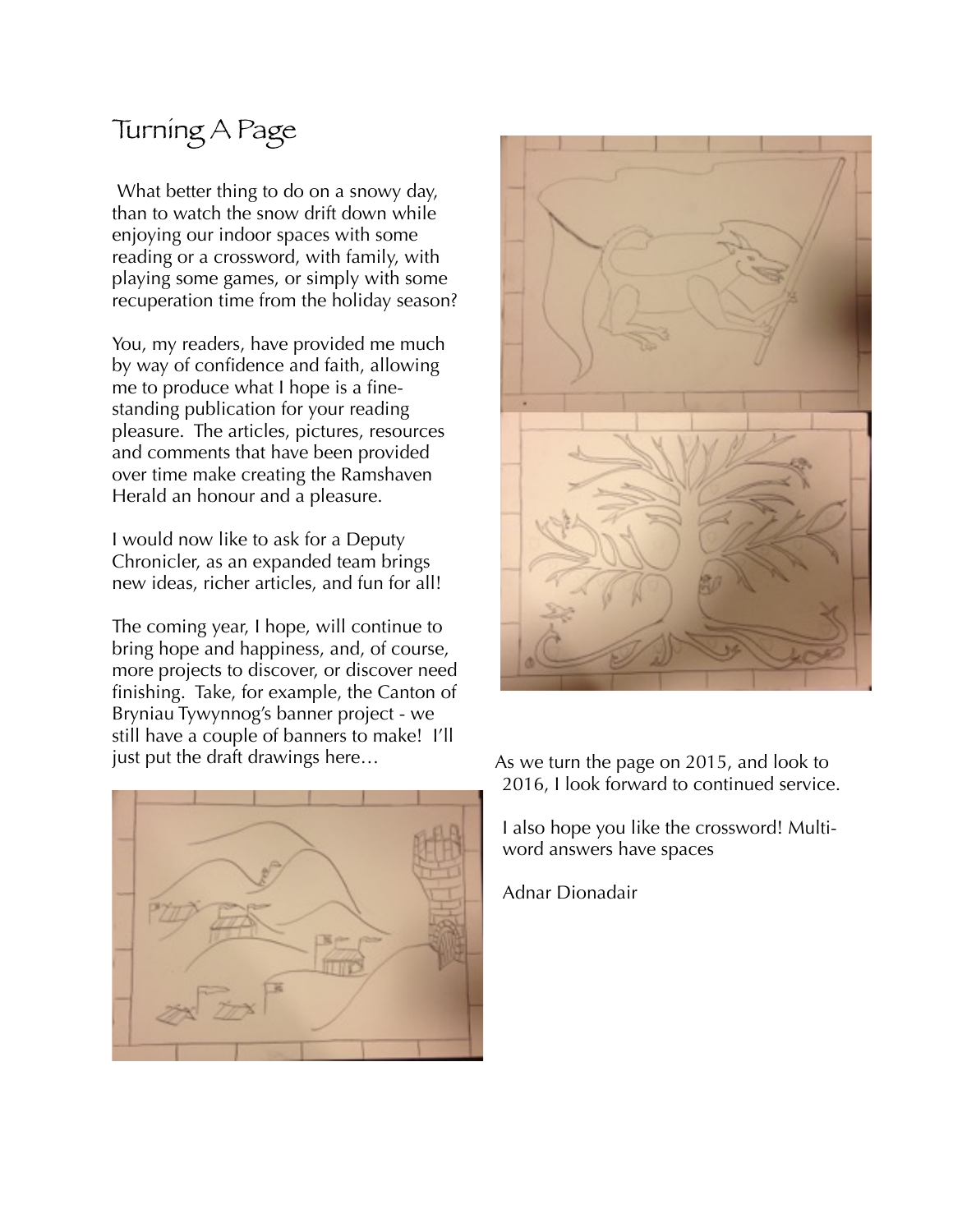### **Turning A Page**



Created on TheTeachersCorner.net Crossword Maker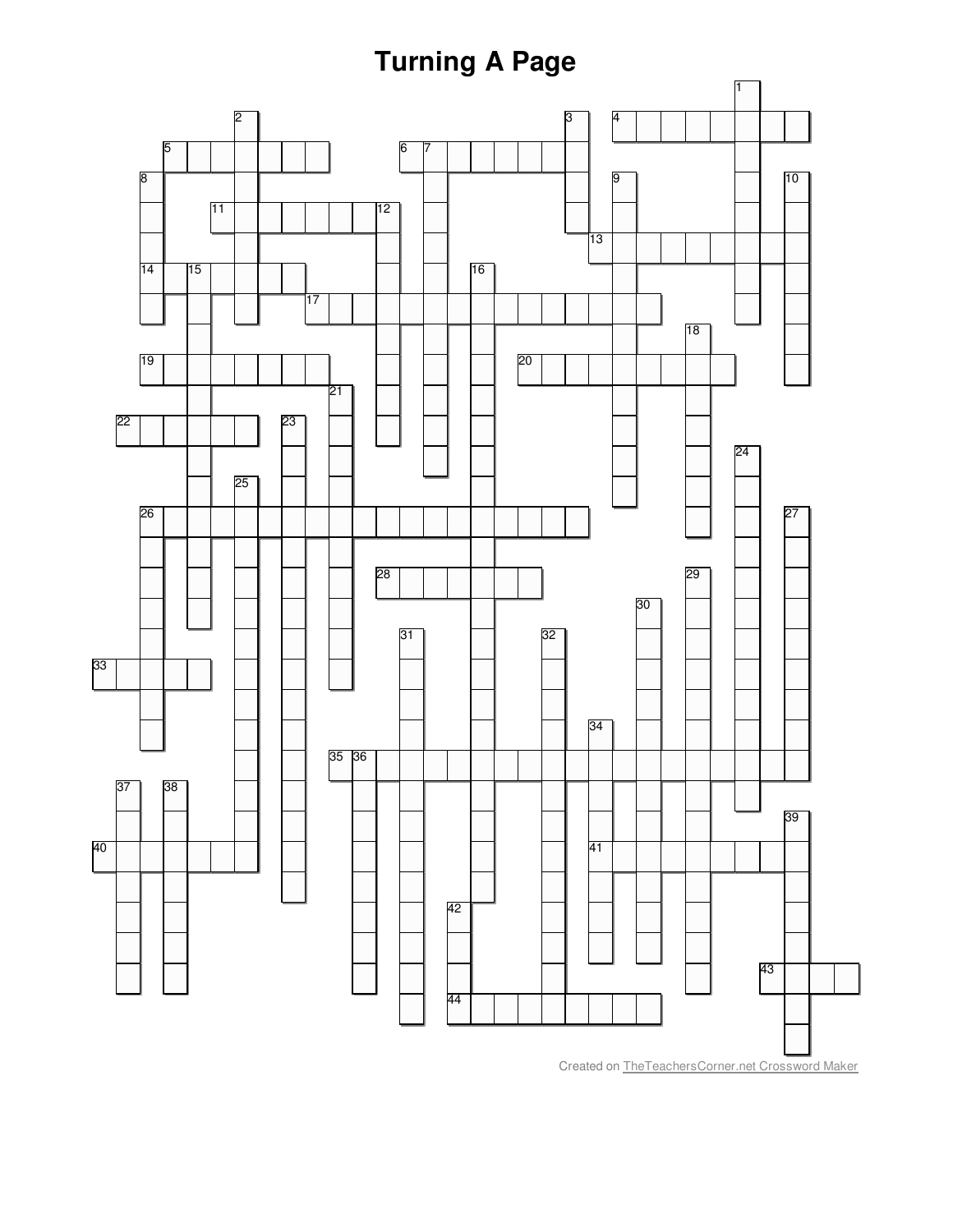#### **Horizontal**

- **4.** founded Cairo, City of the Mosques, in 969CE
- **5.** to go viking you are. also making a new trade route
- **6.** gifts from royalty
- **11.** Duke Sir Edward's favourite battle?
- **13.** most famous of trade routes

**14.** practice at Rockton Fairgrounds or Shooter's **Choice** 

- **17.** Arts and Sciences: one year personal challenge
- **19.** Italian rulers, 568-774
- **20.** a family, could be akin to 16
- **22.** The Real Land of the Free
- **26.** Cistercian monk who argued for creation of 34 **28.** Old French
- **33.** royally chartered group with a common interest (metalworking, brewing, games...)
- **35.** May 20-23, 2016 Awesome Outdoor and Hands On Learning Experience
- **40.** lining for a horn
- **41.** for registering arms, do you speak...?
- **43.** wagon and a grant-level service award
- **44.** key-keeper or mayor

#### **Vertical**

- **1.** before the Franks
- **2.** deposed Emperor Romulus in 476
- **3.** short for entering a variety of 5 items in Kingdom
- Arts and Sciences Event
- **7.** female Norse garb (but how is it worn?)
- **8.** Yay! in the East
- **9.** usual upper limit in answer to 24
- **10.** variety of frame drum
- **12.** chocolate chess pieces at Wassail Feast, e.g.
- **15.** sweet and salty service to combatants (esp.
- Pennsic)
- **16.** April 2nd, 2016. Great Annual Course Offerings -
- Be There!
	- **18.** one of the oldest universities
	- **21.** Edward I was known for reforming this, and we still deal with it today
	- **23.** Ramshaven's Red Tooth Award
	- **24.** a favourite for laughs
	- **25.** music player
	- **26.** frequently cited through medieval times, esp On
	- The Consolation of Philosophy
	- **27.** officer responsible for funds
	- **29.** one local high authenticity group
	- **30.** Common question when discovering a
	- style/technique
	- **31.** bring/memorize/learn a favourite song, poem,
	- story, to this
	- **32.** Famous Irish manuscript, c.800
	- **34.** Art of Japanese Braiding
	- **36.** wooden music player
	- **37.** edible treat invented in 610 by a monk
	- **38.** Yay! in Ealdormere
	- **39.** multi-national bankers and knightly order of the Crusades
	- **42.** Minister of Arts and Sciences